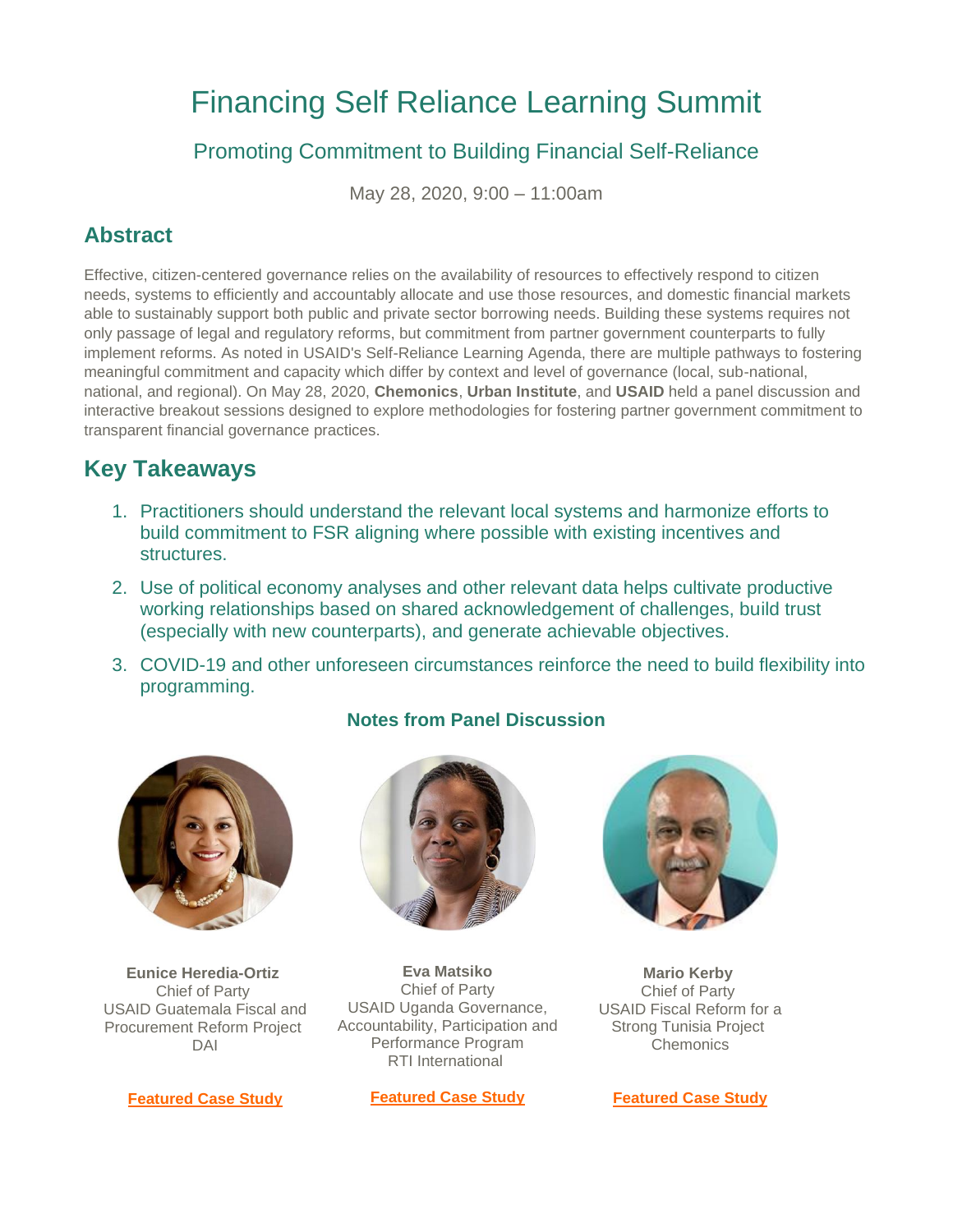**How has political turmoil in your operating environment affected your project?(or in Uganda, the lack of political change?) What opportunities or liabilities has it presented related to commitment?**

- **In Tunisia**, the new government came into power with a mandate for change. In this environment, government counterparts were receptive to new tools and ways of working.
- **In Guatemala**, a tax administration corruption scandal prior to the project severely affected the credibility of the entity. The project began on the heels of final arrests of tax officials, providing an opportunity and mandate for the project to not only provide ambitious capacity building but also assist with rebuilding the image of tax administration. The scandal resulted in the tax administration instituting a dedicated "modernization team" with the goal of quickly building the capacity of the administration. This team became a quick champion for the project and continues to play a critical role in continuing the commitment (political and financial) of the Government of Guatemala to sustain the successes achieved during the activity.
- **In Uganda**, despite the president being in power since 1986, there are several layers of incentives within the system that provide unique opportunities and challenges. Rather than focusing on the national level, the project uses political levers at the local level and within national level accountability institutions to better understand incentives and secure commitment.

#### **What are the commitment assets that emerged?**

- **In Tunisia**, there is a high level of human capital and public sector human resource capacity, andthe country is a regional leader in information technology (IT). Despite this, the government does not use 21 century IT tools. The project had to convince counterparts that change was inevitable given the growing IT sector. The project identified and **put tools in the hands of champions** within government organizations and helped those champions demonstrate quick wins and results so skeptics could commit. The **willingness to change started by looking at the system from within.**
- Given the emerging commitment opportunities for IT use **in Tunisia**, the project shifted its focus to not only capacity building of the tax systems, but also toward embedding IT solutions that formalize improved governance in the tax system. COVID-19 has accelerated this digital transformation. Commitment for reforming laws takes a long time, but **changes to systems and processes can be done relatively quickly**.
- **In Uganda**, the parliamentary oversight committee headed by the **opposition party has been helpful in creating general commitment** to accountability mechanisms. Project activities were in their interest because they wanted to demonstrate they are keeping their political counterparts accountable. The project also worked with media at the district level to increase the demand for government oversight.
- Also, **in Uganda**, incentives are varied local politicians are held accountable to the community, so their incentives rely on meeting their communities' demands while local technocrats are instituted by the federal government and thus are less responsive to the community. Given the dynamic, securing commitment from both is a challenge, and multiple strategies to promote commitment are needed.

## **How did your project leverage adaptive management or political economy analysis to build commitment?**

- **In Uganda,** the project used PEA to pull back the layers and better understand a counterpart institution that had been underperforming for seven years. The PEA helped the project understand staff incentives and morale and put down understandings on paper which would then be distributed as concise findings to decision makers. It **provided a frame for organizing realities that were generally known but not systematically analyzed**. The project used excerpts from the larger PEA report and held one-on-one meetings with key actors to discuss findings and recommendations as opposed to widely sharing the report. Sharing findings in this way **helped reduce feelings of defensiveness and increased individuals' commitments** to acting on PEA findings.
- In Guatemala, the project focused on **operationalizing CLA**. USAID's flexibility was an enabler for successful CLA integration and served as a great asset. CLA particularly helped the project because senior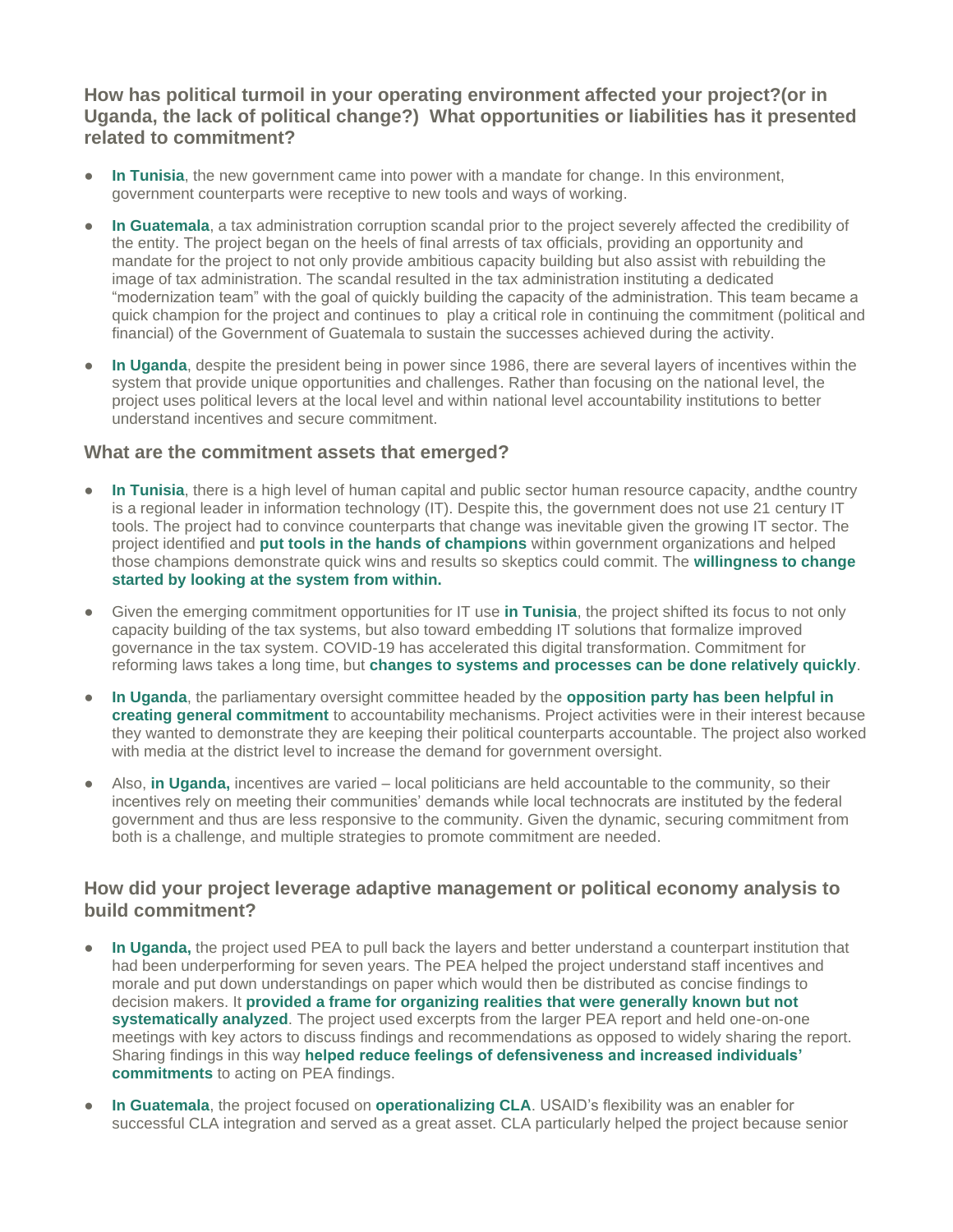personnel in the tax administration changed frequently. As a result, the project focused its support toward technical and mid-level staff. The project leveraged the tax admin modernization team who became partners supporting project efforts on a daily basis including with quick PEAs. **Through CLA the project made commitment tangible** – project tasks were aligned with the tax administration's annual operating plan to ensure resources would be allocated.

**In Tunisia**, we found that the project's second PEA – conducted by a local organization –, as opposed to the first which was more nationally focused, was more operational. It included a stakeholder analysis that ultimately helped steer activities.

#### Live Audience Questions

#### **Did your projects align with other donor activities to collectively secure more commitment? How did this work?**

- In Uganda, the project worked with multiple donors USAID, DFID, and others who are focused on supporting institutions that support accountability.
- In Guatemala, the project collaborated closely with the IMF who did assessment checks on the tax administration. Many donors supported the assessment and the results not only informed the project's work plan but those of other projects as well. This initial base helped create organic coordination between multiple donors and projects. Collaboration with donors was not just meetings, it was mainly constituted workshops. The project with another three USAID projects on procurement reform to expand activities geographically.

**Do you see programmatic conflicts--while the majority of funding to the developing world is now private capital vs donor money--critical parts of development esp. health- are still largely donor funded--which does little to advance the journey to self-reliance where it matters most (or a lot)--among the expenditure authorities of these underdeveloped economies--this is especially true for the very poor countries. This may be in conflict with the EG Bureau's goals of the JFSR. Comments?**

There need not be a conflict. The J2SR, and FSR specifically, acknowledges that foreign assistance will remain an important catalyst for change in our partner countries, and that the financing mix (public, private, domestic, international) will vary not only by country, but also by sector. In this regard, sectors such as health may continue to receive larger proportions of donor funding for some time. But what FSR challenges us all to do is to think about how to spend those 'development dollars for health' in ways that better mobilize or leverage non-donor sources of financing, including private capital. FSR shifts our thinking from 'doing' (e.g., delivering health services) to 'facilitating' (e.g., helping government and non-government actors deliver them sustainably).

**The post-COVID world may drive us back to a world where private capital recedes dramatically and quickly, and donor funding will once again dominate--see the recent reports from the EIU on debt service ratio forecasts among LMICs--debt service will now dominate the expenditure side of their budgets. There are solutions -- but they involve important interventions into monetary policy sometimes more than fiscal policy, where USAID has not been involved for 20 years--any ideas on this?**

● You are absolutely right. The COVID-19 response will challenge us to employ a variety of policy tools, including monetary policy, to help countries recover from the current crisis and better prepare themselves for future shocks. In addition to monetary tools, I do believe that fiscal policy can and must play a central role in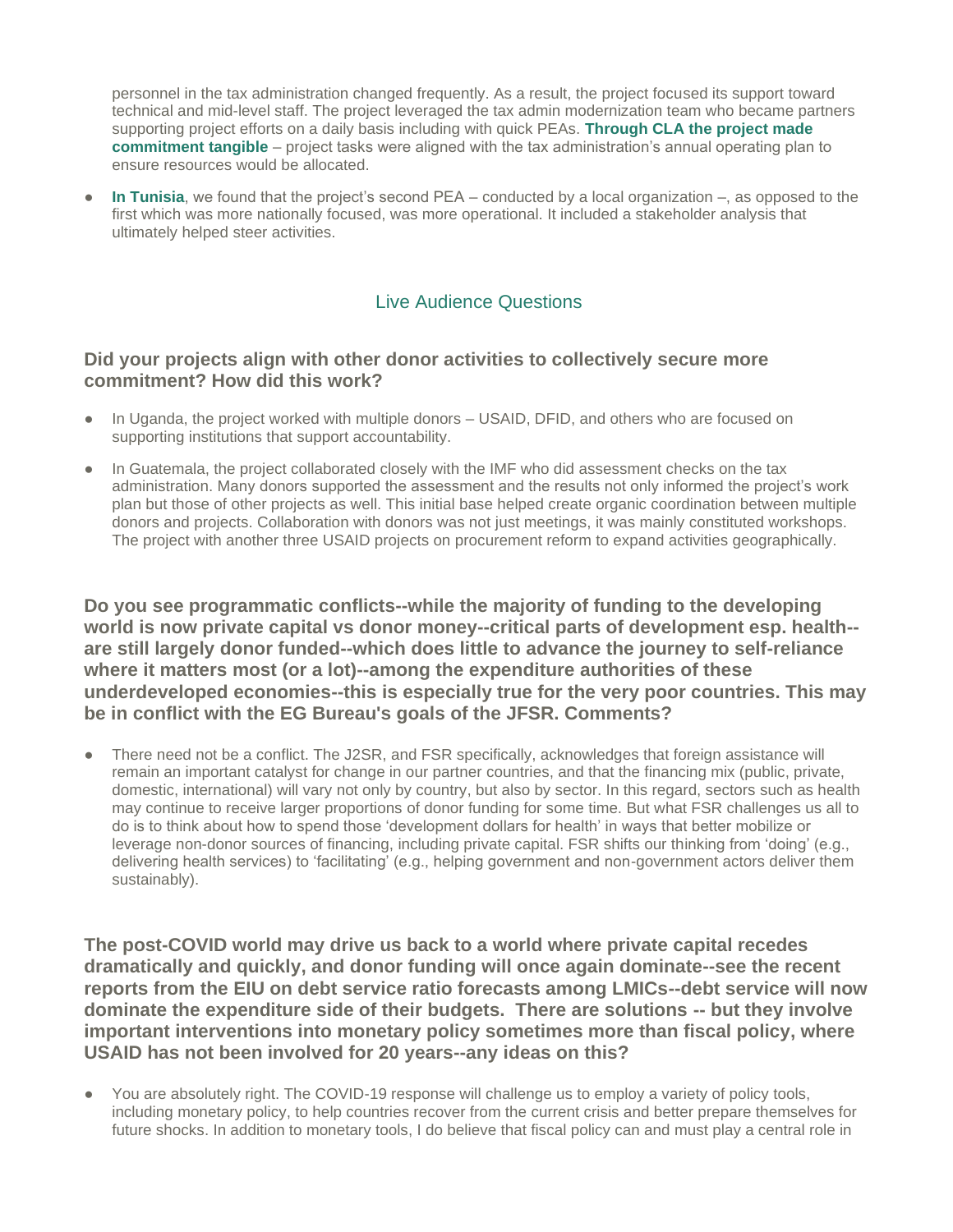countries' responses, and in this regard I would argue that governments have a multitude of options beyond simply accumulating more debt, which many do not have the space to do (think subsidy reform, reducing tax expenditures, reimagining public investment plans). In the spirit of this 'learning' summit, I would encourage you and others in this community to share lessons learned from prior experiences on what worked in previous crises and why.

## Breakout Sessions

## **Breakout Group 1 – Programming Commitment to FSR**

Moderated by Janine Mans

: There are certain procurement tactics that could help better assess commitment such as inception phases. Good analysis requires that it be done from the outset including at the CDCS level. USAID and partners need to have an adaptive mindset. It is important to look at more qualitative aspects of analysis and not just country road maps.

#### *How might USAID strategies be designed to enable flexibility to consider changes in commitment?*

- Building in mid-course stock taking exercises, AARs, and other internal feedback loop exercises that for adaptive management
- Cultivating adaptive skills and mindset in project staff and partners
- USAID can utilize an initial base PEA analysis to gauge the degree of commitment to FSR among stakeholders including the host country's government, civil society, and private sector. This can be updated periodically to make constant adjustment to program priorities.

#### *How should USAID and implementing partners track changes in commitment to FSR-related reforms? How might the journey to self-reliance metrics be useful? What other indicators might be considered?*

- Understand how local actors are measuring commitment and to incorporate these often more qualitative metrics into our measurement frameworks versus the quantitative indicators that are mandated
- Implementing partners should use repeated PEAs in close coordination with USAID

## **Breakout Group 2 – Commitment at Different Levels**

Moderated by Sharon Van Pelt

- It is critical to look at the type of system that you have to understand and adapt to it. Start to create a culture of FSR that seeps into the system.
	- Efforts to mobilize resources at the local level should be accompanied by support for those entities responsible for identifying, planning/budgeting, and responding to local development priorities in a participative manner to encourage "buy-in" from the local populations – show good use of their taxes.
- Supporting efforts to build commitment to FSR at subnational and national levels include varying possibilities but also unique challenges.
- FSR at the local level is an important entry point as it builds a culture of and expectations for the ways in which government officials should operate and citizens can participate
- Commitment to FSR at the local level is greatly facilitated by support at the national level implementing partners should support efforts to gain top level support as a precondition for supporting actors on the "front lines" of local FSR work.
- The private sector should be more strategically included in programming to build commitment to FSR at all levels.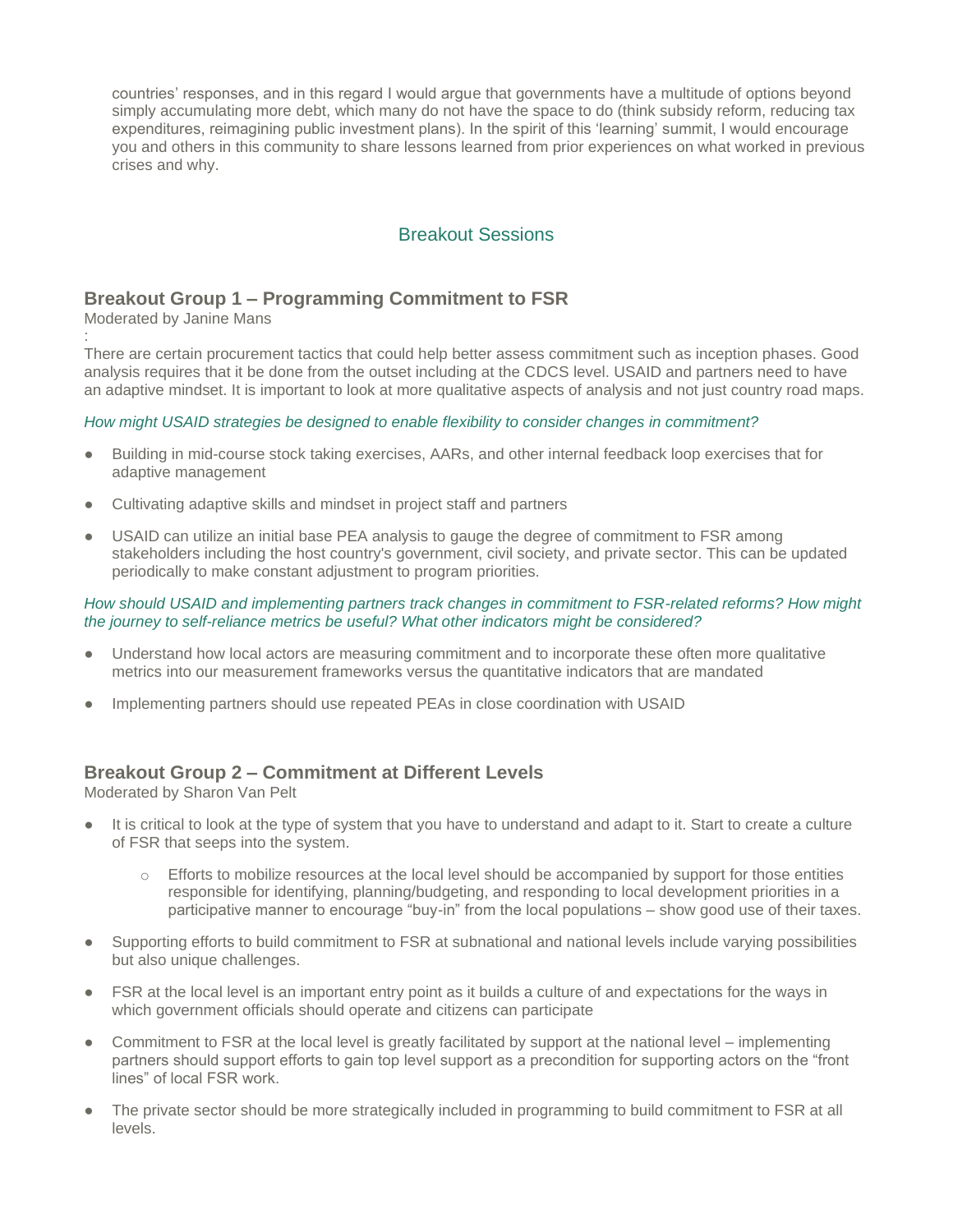#### **Breakout Group 3 – Defining Commitment**

Moderated by John Thissen

#### *Commitment is a broad term; it sums up a host of institutions, policies, practices that investors and citizens come*  to trust or not. In areas that are central to a country's ability to Finance Self-Reliance, what are key areas of *commitment that USAID should target?*

- Importance of transparency:
	- $\circ$  Public policies change and evolve all the time, sometimes they are even negated. There needs to be greater transparency among citizenry to understand both inputs and expected outputs of such policies, which is especially critical to lead to greater resource generation (e.g. citizens are more eager to pay taxes if they know that they will get something out of a specific policy designed to help them or others)
	- $\circ$  Donors and implementers need to be precise about targeting when it comes to transparency initiatives and not be too aspirational. Targets have to be reflected "on the budget" for monitoring and commitment purposes. However, the reality is that governments often have very non-transparent ways of expending its resources through "off-budget" means.
	- $\circ$  Government commitments often begin with national development strategies. Practically, commitments need to be implemented and are crystalized when budgets are aligned with national strategies. Governments then need to devise plans to execute the budget, which need to be forwardlooking and made transparent to maintain public accountability.
- Importance of rule of law:
	- $\circ$  Without rule of law it is difficult to convince investors and the private sector to finance public investments (e.g. hospitals, schools, water, sanitation), through which they seek a return on investment.
		- Rule of law is fundamental to investment and is distinct from fiscal operations and management. For instance, investors might still consider investing in countries with strong rule of law, even if they have abysmal fiscal deficits.
		- **Example: The Filipino government's development strategy in the last 10 years included a** provision on rule of law. Because it was advocated at the presidential level, the strategy had a lot more traction. If such provisions are advocated only by donors in a one-sided manner and not reciprocated by a government leader, it won't gain much traction.
	- $\circ$  Both rule of law and transparency in governmental financial operations must be strengthened in order to acknowledge the critical roles of the public and private sector in financing self-reliance.

#### *How can these areas of commitment be made credible to investors and citizens?*

- Importance of inclusion
	- $\circ$  Government commitments for spending should include societal members across various strata in order to promote inclusive growth. Both the public and private sector can collaborate to foster greater transparency in commitments (e.g. corporate social responsibility).

#### **Breakout Group 4 – Financing Self-Reliance: Lessons from Various Sectors** Moderated by Meral Karan

*Are there any unique challenges or approaches to FSR commitment in particular sectors? How can USAID and implementing partners incentivize government, private sector and community stakeholders in our partner countries to advance FSR reforms, particularly those that benefit multiple sectors at the same time?*